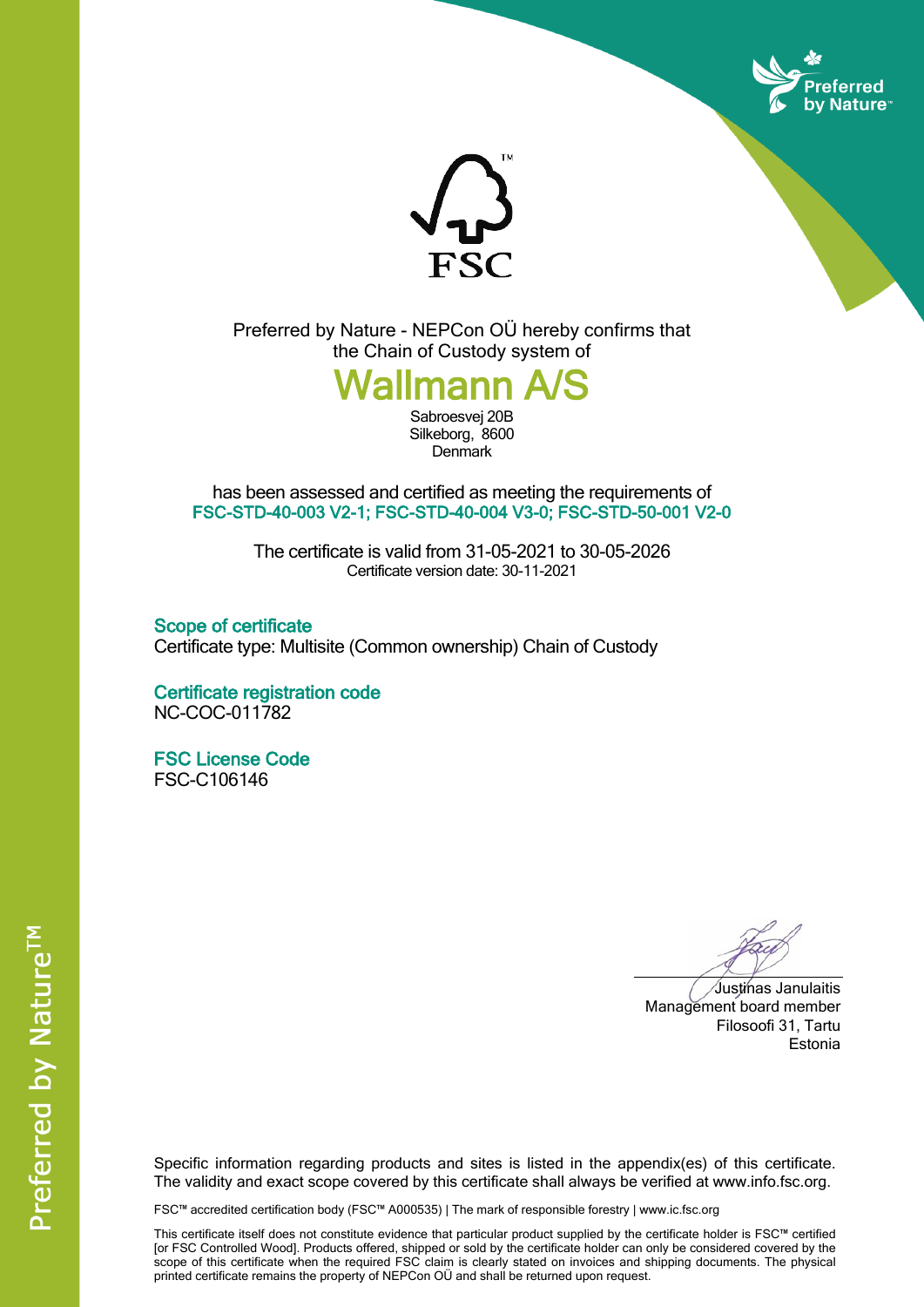

## **Annex A: Scope of Wallmann A/S FSC™ Chain of Custody Certificate NC-COC-011782**

**(The list below shows products handled by the network of Participating Sites)**

| <b>Product Type</b> | <b>Trade Name</b>                      | <b>Output FSC Claims</b>   |  |
|---------------------|----------------------------------------|----------------------------|--|
| W <sub>11.5</sub>   | Laminate flooring                      | <b>FSC Mix Credit</b>      |  |
| W11.5               | Lamelparket                            | FSC 100%; FSC Mix x%       |  |
| W <sub>12</sub>     | Radiatorskjuler + sidepaneler          | FSC Mix x%                 |  |
| W <sub>12.2</sub>   | Sikkerhedsgitter                       | <b>FSC 100%</b>            |  |
| W <sub>13.1</sub>   | Havemøbler                             | <b>FSC 100%</b>            |  |
| W13.4               | Havehegn                               | <b>FSC 100%</b>            |  |
| W <sub>13.5</sub>   | Træfliser                              | <b>FSC 100%</b>            |  |
| W <sub>13.7</sub>   | Træhaveprodukter                       | <b>FSC 100%</b>            |  |
| W8.2                | Melaminbelagte hylder og vinduesplader | FSC Mix x%; FSC Mix Credit |  |